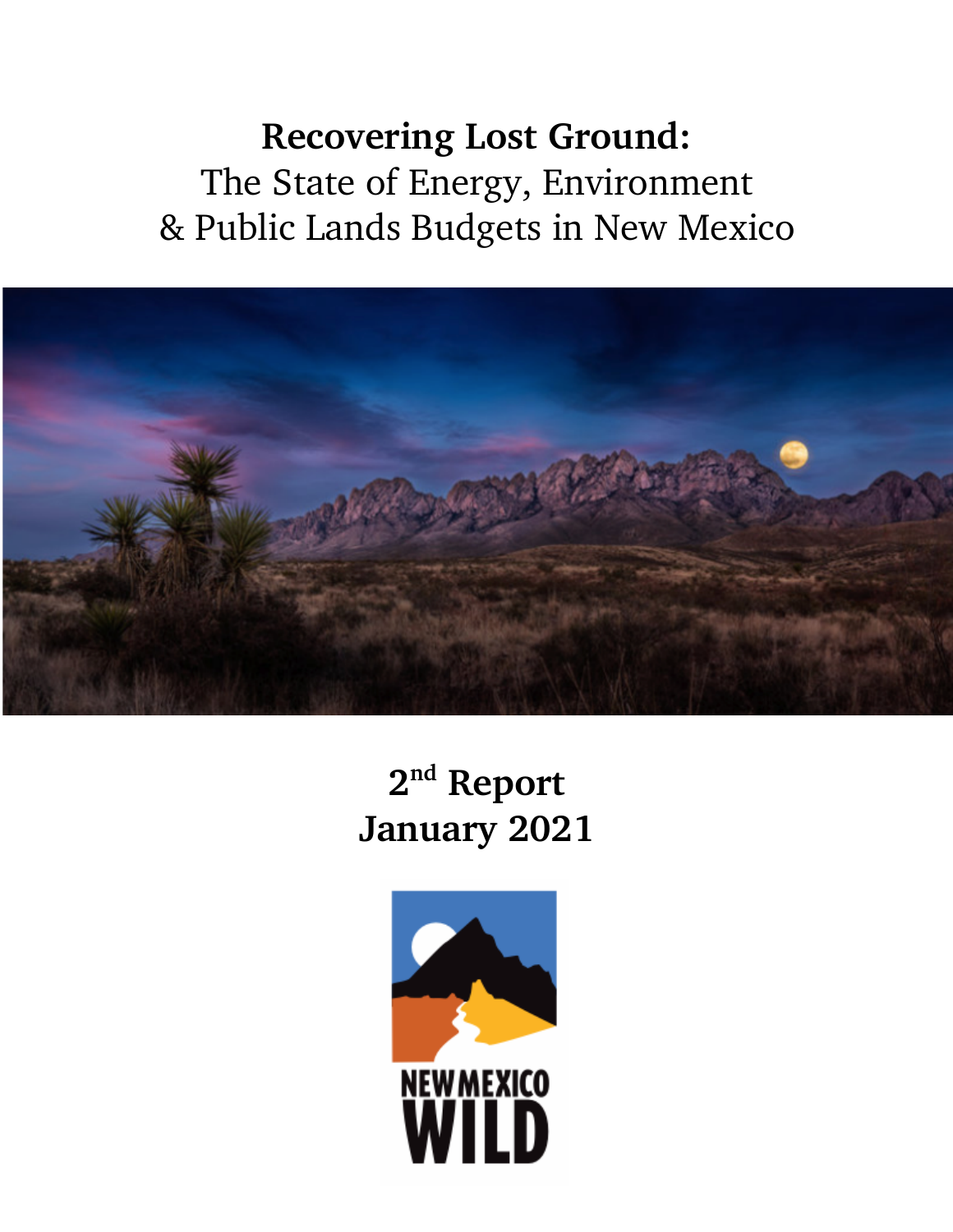# <span id="page-1-3"></span><span id="page-1-2"></span><span id="page-1-1"></span><span id="page-1-0"></span>**Topline Analysis**

| <b>Agency</b>                         | <b>FY2011</b>             | FY2011-<br><b>Amount in</b><br>\$2020<br>(adjusted for<br>inflation) $\wedge$ | <b>FY2020</b><br>$-$ \$2020^ | FY2021/<br><b>FY2021SS</b><br>$-$ \$2020* | <b>FY2022</b><br><b>LFC</b><br><b>Recommendation</b><br>$-$ \$20205 | <b>FY2022</b><br><b>Executive</b><br><b>Recommendation</b><br>$-$ \$20206 | $\overline{\mathbf{S}}$<br><b>Difference</b><br><b>Between</b><br>LFC/<br><b>Executive</b> | $\frac{0}{0}$<br><b>Difference</b><br><b>Between</b><br>LFC/<br><b>Executive</b> |
|---------------------------------------|---------------------------|-------------------------------------------------------------------------------|------------------------------|-------------------------------------------|---------------------------------------------------------------------|---------------------------------------------------------------------------|--------------------------------------------------------------------------------------------|----------------------------------------------------------------------------------|
| <b>NMED</b>                           | \$14,834,2001             | \$17,630,100                                                                  | \$12,088,240                 | \$13,100,000                              | \$13,146,200                                                        | \$16,842,000                                                              | $-$ \$3,695,800                                                                            | $-21.94%$                                                                        |
|                                       |                           | % Change Since<br>FY2011<br>(Amount in \$2020)                                | $-31.43%$                    | $-25.70%$                                 | $-25.43%$                                                           | $-4.47%$                                                                  |                                                                                            |                                                                                  |
| <b>EMNRD</b>                          | \$22,921,600 <sup>2</sup> | \$27,241,080                                                                  | \$22,301,970                 | \$23,100,000                              | \$22,818,900                                                        | \$25,274,000                                                              | $-$ \$2,455,100                                                                            | $-9.71%$                                                                         |
|                                       |                           | % Change Since<br>FY2011<br>(Amount in \$2020)                                | $-18.13%$                    | $-15.20%$                                 | $-16.23%$                                                           | $-7.22\%$                                                                 |                                                                                            |                                                                                  |
| <b>OCD</b>                            | \$4,032,2003              | \$4,792,175                                                                   | \$5,870,119                  | \$6,440,200                               | \$6,151,100                                                         | \$6,648,400                                                               | $-$ \$497,300                                                                              | $-7.48%$                                                                         |
|                                       |                           | % Change Since<br>FY2011<br>(Amount in \$2020)                                | $+22.49%$                    | +34.39%                                   | $+28.36%$                                                           | $+38.73%$                                                                 |                                                                                            |                                                                                  |
| <b>State Parks</b><br><b>Division</b> | \$10,601,0004             | \$12,599,040                                                                  | \$8,034,250                  | \$8,643,000                               | \$8,485,700                                                         | \$8,485,600                                                               | $+ $100$                                                                                   | $0.00\%$                                                                         |
|                                       |                           | % Change Since<br>FY2011<br>(Amount in \$2020)                                | $-36.23%$                    | $-31.40%$                                 | $-32.65%$                                                           | $-32.65%$                                                                 |                                                                                            |                                                                                  |
| <b>Outdoor</b><br><b>Recreation</b>   | N/A                       | N/A                                                                           | \$300,000                    | \$450,000                                 | \$478,800                                                           | \$451,400                                                                 | $+ $27,400$                                                                                | $+6.07%$                                                                         |
|                                       |                           | % Change Since<br>FY2020<br>(Amount in \$2020)                                |                              | $+33.33\%$                                | $+33.33\%$                                                          | $+33.54%$                                                                 |                                                                                            |                                                                                  |

 $\overline{a}$ <sup>1</sup> [Legislative Finance Committee Post-session Fiscal Review, April 2010, Appendix E/Pg. 51](https://www.nmlegis.gov/Entity/LFC/Documents/Session_Publications/Post_Session_Fiscal_Reviews/April%202010.pdf)

<sup>2</sup> [Legislative Finance Committee Post-session Fiscal Review, April 2010, Appendix E/Pg. 50](https://www.nmlegis.gov/Entity/LFC/Documents/Session_Publications/Post_Session_Fiscal_Reviews/April%202010.pdf)

<sup>3</sup> [General Accounting Act of 2010 \(HB2\), p. 106](https://www.nmlegis.gov/Sessions/10%20Regular/bills/house/HB0002AFS.pdf)

<sup>4</sup> [General Accounting Act of 2010 \(HB2\), p. 105](https://www.nmlegis.gov/Sessions/10%20Regular/bills/house/HB0002AFS.pdf)

*^* Calculated using BLS inflation calculator from July 2010 to July 2020.

\* Data from NMED and EMNRD come from the [New Mexico Legislative Finance Committee, 2020 Post Special Session Financial Report Including Executive Action, July 1,](https://www.nmlegis.gov/Entity/LFC/Documents/Session_Publications/Post_Session_Fiscal_Reviews/2020%20Post%20Special%20Session%20Financial%20Report%20Including%20Exec%20Action.pdf)  [2020, Page 6;](https://www.nmlegis.gov/Entity/LFC/Documents/Session_Publications/Post_Session_Fiscal_Reviews/2020%20Post%20Special%20Session%20Financial%20Report%20Including%20Exec%20Action.pdf) data for OCD, State Parks and Outdoor Recreation comes from th[e General Appropriation Act of 2020, Regular Session \(HB2\), Pages 70, 69 and 50.](https://www.nmlegis.gov/Sessions/20%20Regular/final/HB0002.pdf)

<sup>5</sup> [Legislative Finance Committee, Report to the 55th Legislature, First Session, Volume 2, January 2021 for the 2022 Fiscal Year, Pages 273, 183 and 133.](https://www.nmlegis.gov/Entity/LFC/Documents/Session_Publications/Budget_Recommendations/2022RecommendVolII.pdf)

<sup>6</sup> [State of New Mexico Executive Budget Recommendation, Fiscal Year 2022, Table 1, Pg. 4-6](http://nmdfa.state.nm.us/uploads/files/SBD/FY%2020/FY22%20Executive%20Budget%20Recommendation.pdf)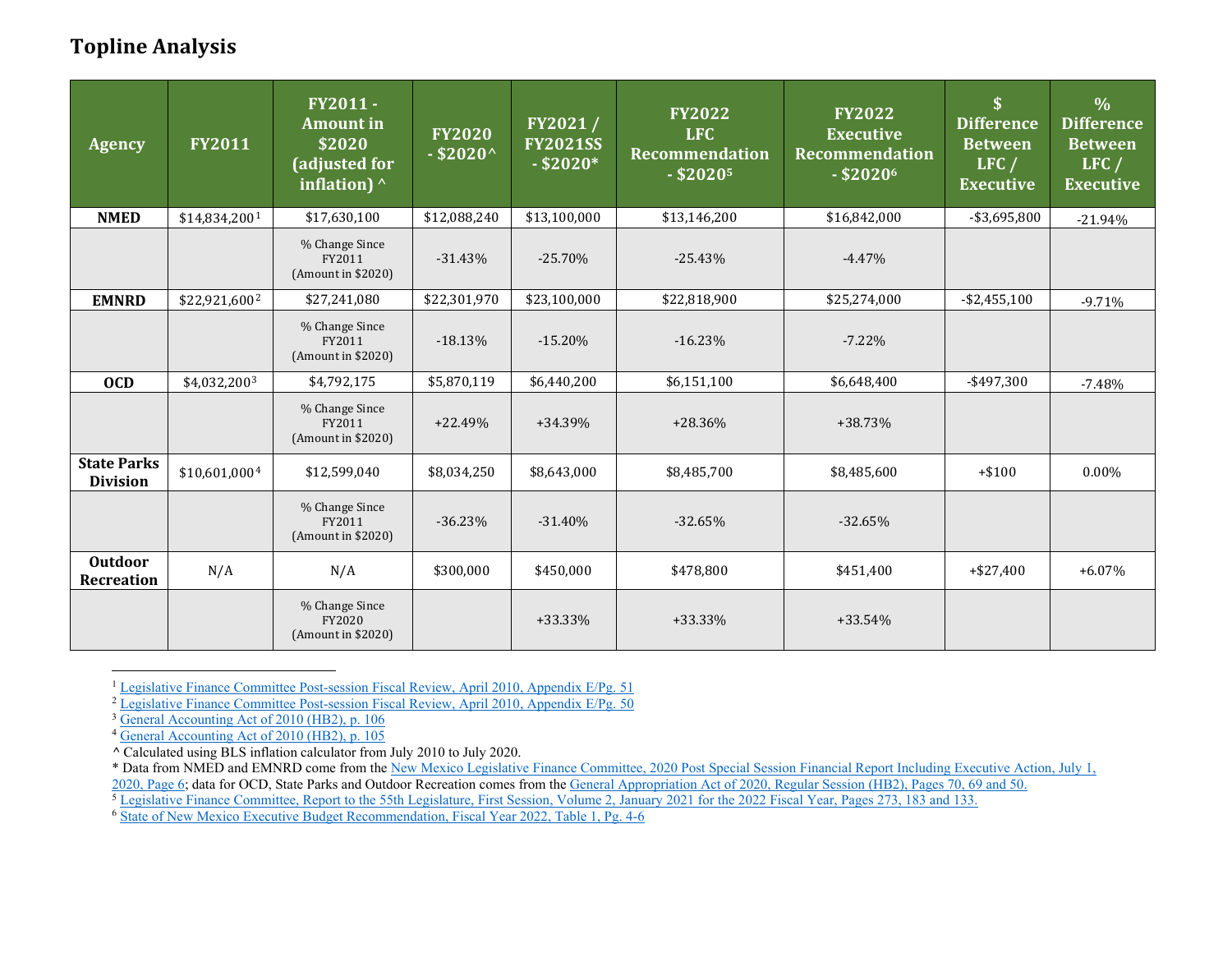## New Mexico Environment Department (NMED)

The New Mexico Environment Department (NMED) is the state's regulatory agency charged with protection of the environment, natural resources, and public health and safety. It has a wide-ranging mandate responsible for monitoring air quality, drinking water and groundwater/surface water, food safety, hemp manufacturing, radiation control, hazardous waste, and the enforcement of various state regulations and federal laws.

Budget cuts and staffing shortages continue to inhibit the agency from carrying out its mission to protect the public from environmental and health risks. Because NMED also shares responsibility for health and safety inspections, including workplace rapid response to COVID-19, the agency has been particularly strained during the pandemic.

Despite its mandates to protect so many New Mexicans statewide, NMED has faced the most drastic cuts of all the agencies and departments covered in this report. It is currently operating with a -17.8% staff vacancy rate.[1](#page-2-0) As described in Table 1, these vacancies have left the department with a lopsided number of inspectors per potential contamination source. For example, in 2020, there were only seven air quality inspectors keeping track of emissions from 7,700 sources, which breaks down to 1 inspector per 1,100 sources.[2](#page-2-1)

Traditionally, most of the department's budget has come from federal funding or special budget requests rather than the general fund. In FY2021, NMED constituted only 0.2% of the state's overall budget.<sup>[3](#page-2-2)</sup> Still, NMED's general fund budget was cut by -31.69% during the previous administration[.4](#page-2-3)

In FY2020, the first year of the Lujan Grisham administration, legislators increased NMED's general fund appropriation by 6% from the previous year.[5](#page-2-4) The following year, the governor attempted to reverse a decade of cuts even further when it recommended a significant increase in the general fund budget to more than  $$18,000,000$  for FY2021, which would have been a +57.2[6](#page-2-5)% increase over FY2020 levels.<sup>6</sup>

Unfortunately, legislators only approved a budget of \$13,100,000 during the first FY2021 Special Session[7](#page-2-6), maintaining a -25.70% cut to NMED's general fund budget compared to FY2011, when adjusted for inflation.

The agency continues to be affected by "legislative sweeping" of approximately \$30 million in special revenue funds, which, according to the department, has resulted in a loss of NMED staff and the agency's ability to implement its mission of protecting public health and the environment.<sup>[8](#page-2-7)</sup>

For the upcoming budget year FY2022, the Legislative Finance Committee has recommended a budget of \$13,146,200 for NMED's general fund.<sup>[9](#page-2-8)</sup> This recommendation leaves the NMED general fund budget completely unchanged from FY2021, and if funded at this level, would maintain the -25.43% deficit from FY2011, when adjusted for inflation. This would most certainly continue to jeopardize the agency's ability to protect public health and the environment.

<span id="page-2-0"></span><sup>&</sup>lt;sup>1</sup> Slide 3, NMED - Presentation to the Legislative Finance Committee, Dec. 3, 2020<br>
<sup>2</sup> [Slide 9, NMED Budget Presentation to Legislative Finance Committee, FY2021](https://www.nmlegis.gov/handouts/ALFC%20120919%20Item%2022%20NMED%20FY21%20LFC%20Slides.pdf)<br>
<sup>3</sup> Slide 3, NMED - Presentation to the Legislative Finan

<span id="page-2-1"></span>

<span id="page-2-2"></span>

<span id="page-2-3"></span><sup>&</sup>lt;sup>4</sup> [Recovering Lost Ground: The State of Energy, Environment & Public Lands Budgets in New Mexico, New Mexico Wild, January 2020, Pg.6](https://www.nmwild.org/2020/01/14/new-analysis-shows-deep-cuts-staffing-vacancies-at-energy-environment-and-public-lands-agencies-in-new-mexico/)  $<sup>5</sup>$  Ibid., Pg. 6</sup>

<span id="page-2-5"></span><span id="page-2-4"></span><sup>6</sup> Ibid, Pg. 7

<span id="page-2-6"></span><sup>7</sup> [Legislative Finance Committee, 2020 Post Special Session Financial Report Including Executive Action, July 1, 2020, Pg.](https://www.nmlegis.gov/Entity/LFC/Documents/Session_Publications/Post_Session_Fiscal_Reviews/2020%20Post%20Special%20Session%20Financial%20Report%20Including%20Exec%20Action.pdf) 6

<span id="page-2-7"></span><sup>8</sup> [NMED Press Release, Dec. 3, 2020](https://www.env.nm.gov/wp-content/uploads/2020/12/2020-12-03-NMED-presents-budget-to-LFC.pdf)

<span id="page-2-8"></span><sup>9</sup> [Legislative Finance Committee, Report to the 55th Legislature, First Session, Volume 2, January 2021 for the 2022 Fiscal Year, Page 273](https://www.nmlegis.gov/Entity/LFC/Documents/Session_Publications/Budget_Recommendations/2022RecommendVolII.pdf)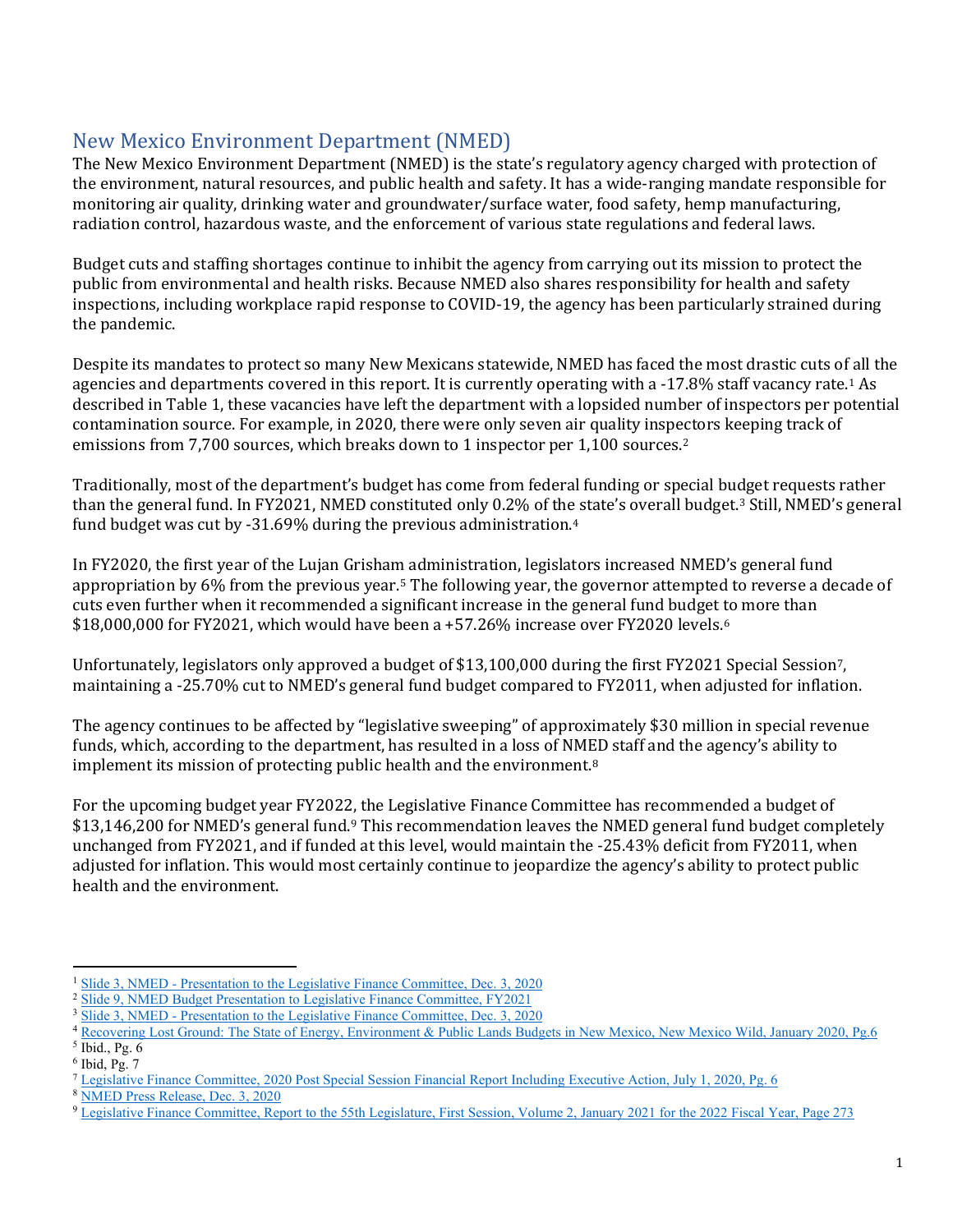In comparison, Governor Michelle Lujan Grisham has requested a budget of \$16,842,000 for NMED's general fund, which would be a significant increase over FY2021 levels.<sup>[10](#page-3-0)</sup> If the request is fully funded, this would represent a -4.47% decrease from FY2011 levels - reversing most of the drastic cuts that took place during the previous ten years.

| <b>FY2011</b> | <b>FY2011-</b><br><b>Amount</b> in<br>\$2020<br>(adjusted<br>for<br>inflation) | <b>FY2020</b><br>$-$ \$2020 | FY2021/<br><b>FY2021SS</b><br>$-$ \$2020 | <b>FY2022</b><br>LFC.<br><b>Recommendation</b><br>$-$ \$2020 | <b>FY2022</b><br><b>Executive</b><br><b>Recommendation</b><br>$-$ \$2020 | \$ Difference<br><b>Between</b><br>LFC/<br><b>Executive</b> | $\frac{0}{0}$<br><b>Difference</b><br><b>Between</b><br>LFC<br><b>Executive</b> |
|---------------|--------------------------------------------------------------------------------|-----------------------------|------------------------------------------|--------------------------------------------------------------|--------------------------------------------------------------------------|-------------------------------------------------------------|---------------------------------------------------------------------------------|
| \$14,834,200  | \$17,630,100                                                                   | \$12,088,240                | \$13,100,000                             | \$13,146,200                                                 | \$16,842,000                                                             | $-$ \$3,695,800                                             | $-21.94%$                                                                       |
|               | % Change<br>Since<br>FY2011<br>(Amount in<br>\$2020]                           | $-31.43\%$                  | $-25.70\%$                               | $-25.43\%$                                                   | $-4.47\%$                                                                |                                                             |                                                                                 |

## New Mexico Environment Department (NMED)

#### **Table 5: Regulated Source vs. Compliance Inspector Staff, New Mexico Environment Department**[11](#page-3-1)

| <b>Regulated Sources</b>                 | <b>Known Universe</b> | <b>Compliance Inspection Staff</b> | <b>Sources Per Compliance Inspector</b> |
|------------------------------------------|-----------------------|------------------------------------|-----------------------------------------|
| Air emitting sources                     | 7.700                 | 7                                  | 1,100 sources/inspector                 |
| Drinking water sources                   | 1,076                 | 4.5                                | 239 source/inspector                    |
| Food prep/manufacturing                  | 9,200                 | 22                                 | 418 sources/inspector                   |
| Groundwater sources                      | 700                   | $\overline{2}$                     | 350 sources/inspector                   |
| Hazardous waste sources                  | 2,631                 | 7                                  | 376 sources/inspector                   |
| <b>OSHA</b>                              | $50,000+$ employers   | 10                                 | 5,000+ sources/inspector                |
| Petroleum storage tanks                  | 4,419                 | 12                                 | 369 sources/inspector                   |
| Radiation control (medical<br>equipment) | 1,500                 | $\overline{4}$                     | 375 sources/inspector                   |
| Solid waste sources                      | 411                   | 6                                  | 69 sources/inspector                    |
| Surface water sources                    | 6,261                 | $\overline{4}$                     | 1,565 sources/inspector                 |

<span id="page-3-0"></span><sup>&</sup>lt;sup>10</sup> [State of New Mexico Executive Budget Recommendation, Fiscal Year 2022, Table 1, Pg. 6](http://nmdfa.state.nm.us/uploads/files/SBD/FY%2020/FY22%20Executive%20Budget%20Recommendation.pdf)

<span id="page-3-1"></span><sup>&</sup>lt;sup>11</sup> Slide 9 – [NMED Budget Presentation to Legislative Finance Committee, FY2021](https://www.nmlegis.gov/handouts/ALFC%20120919%20Item%2022%20NMED%20FY21%20LFC%20Slides.pdf)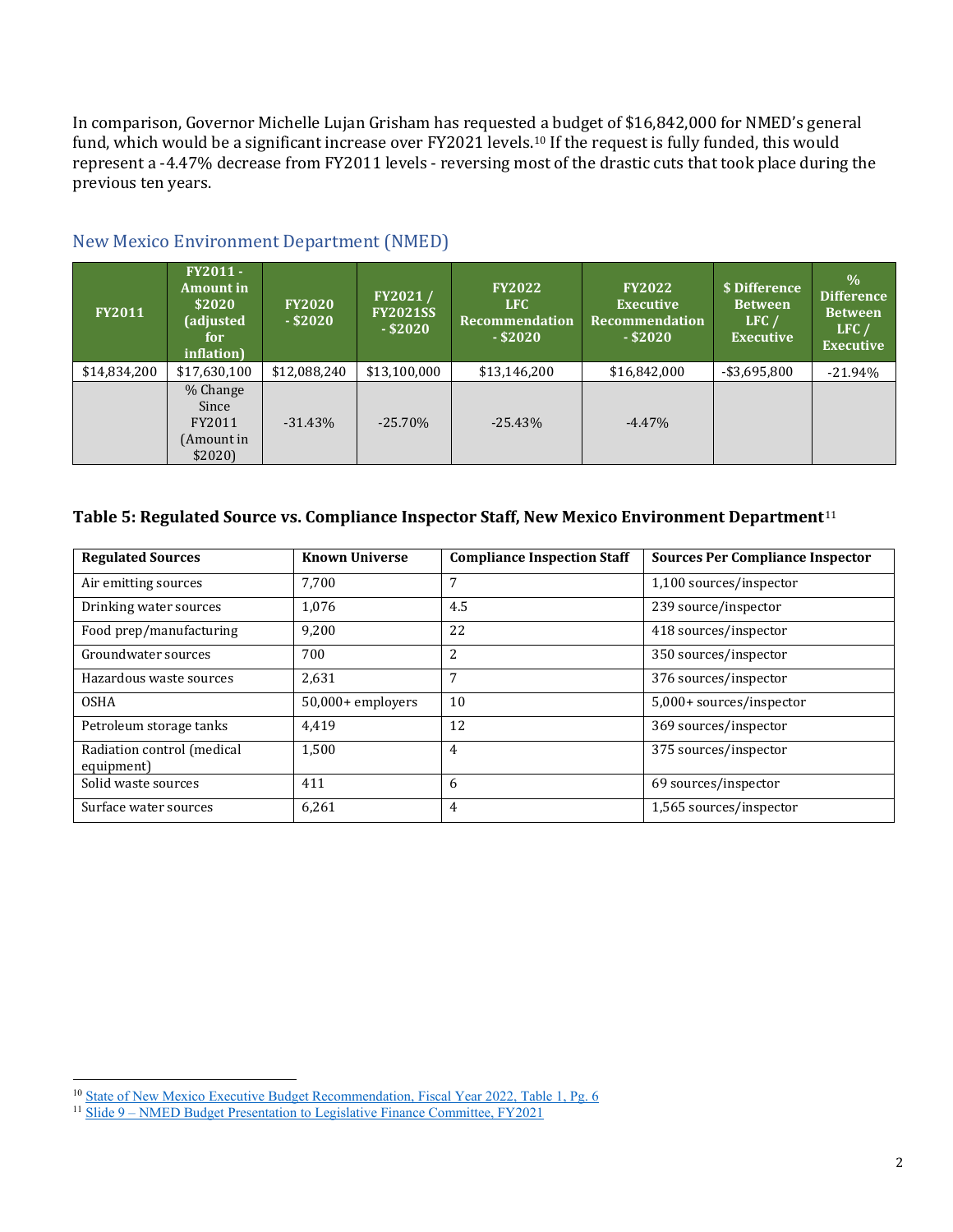# Energy, Minerals and Natural Resources (EMNRD)

The New Mexico Energy, Minerals and Natural Resources Department (EMNRD) provides resource protection and renewable energy resource development services to the public and other state agencies. It is responsible for oversight of the oil and gas industry, energy efficiency and renewable energy projects, and the management of state forests and 35 state parks. The agency operates through a combination of general fund appropriations, federal grants, fees and other revenues.

During the previous administration, EMNRD's general fund budget was cut by -23.68%.[12](#page-4-0)

The most recent funding level for EMNRD's general fund budget, approved during the first FY2021 Special Session, was \$23,100,000.[13](#page-4-1) This maintains a -15.20% reduction from what it was in FY2011, when adjusted for inflation.

For the upcoming budget year FY2022, the Legislative Finance Committee has recommended a budget of \$22,818,900 for EMNRD's general fund.[14](#page-4-2) If funded at this level, this would represent a -16.23% decrease from FY2011 for EMNRD's general fund budget, when adjusted for inflation, and retain high vacancy rates at the agency.

In comparison, the governor has requested a budget of \$25,274,000 for EMNRD's general fund.[15](#page-4-3) If the request is fully funded, this would lower the difference to -7.22% compared to FY2011 levels, reversing most of the drastic cuts that took place during the past ten years. It would also would fully staff the Oil and Conservation Division (OCD) and State Forestry Division.

In FY2021, the agency's program leadership and support division, which is responsible for the general day-to-day operations, had a vacancy rate of -21%, with a goal of reducing it to -5%.[16](#page-4-4) The governor's FY2022 budget request includes a general fund budget of \$3,745,500, which would represent a +27.4% increase this division to help meet the staff vacancy goal.<sup>[17](#page-4-5)</sup> The LFC recommendation is to cut this division by  $-5.1\%$  to \$2,790,100.<sup>[18](#page-4-6)</sup>

| <b>FY2011</b> | <b>FY2011 -</b><br><b>Amount in</b><br>\$2020<br>(adjusted for<br>inflation) | <b>FY2020</b><br>$-$ \$2020 | FY2021/<br><b>FY2021SS</b><br>$-$ \$2020 | <b>FY2022</b><br>LFC.<br>Recommenda<br>tion - \$2020 | <b>FY2022</b><br><b>Executive</b><br>Recommend<br>  ation - \$2020 | Difference<br><b>Between</b><br>LFC/<br><b>Executive</b> | $\frac{0}{0}$<br><b>Difference</b><br><b>Between</b><br>LFC/<br><b>Executive</b> |
|---------------|------------------------------------------------------------------------------|-----------------------------|------------------------------------------|------------------------------------------------------|--------------------------------------------------------------------|----------------------------------------------------------|----------------------------------------------------------------------------------|
| \$22,921,600  | \$27,241,080                                                                 | \$22,301,970                | \$23,100,000                             | \$22,818,900                                         | \$25,274,000                                                       | $-$ \$2,455,100                                          | $-9.71%$                                                                         |
|               | % Change<br>Since<br>FY2011<br>(Amount in<br>\$2020]                         | $-18.13%$                   | $-15.20\%$                               | $-16.23\%$                                           | $-7.22\%$                                                          |                                                          |                                                                                  |

#### Energy, Minerals and Natural Resources (EMNRD)

<span id="page-4-0"></span><sup>&</sup>lt;sup>12</sup> [Recovering Lost Ground: The State of Energy, Environment & Public Lands Budgets in New Mexico, New Mexico Wild, January 2020](https://www.nmwild.org/2020/01/14/new-analysis-shows-deep-cuts-staffing-vacancies-at-energy-environment-and-public-lands-agencies-in-new-mexico/)

<span id="page-4-1"></span><sup>&</sup>lt;sup>13</sup> Legislative Finance Committee, [2020 Post Special Session Financial Report Including Executive Action, July 1, 2020, Page 6](https://www.nmlegis.gov/Entity/LFC/Documents/Session_Publications/Post_Session_Fiscal_Reviews/2020%20Post%20Special%20Session%20Financial%20Report%20Including%20Exec%20Action.pdf)

<span id="page-4-2"></span><sup>&</sup>lt;sup>14</sup> [Legislative Finance Committee, Report to the 55th Legislature, First Session, Volume 2, January 2021 for the 2022 Fiscal Year, Page 183](https://www.nmlegis.gov/Entity/LFC/Documents/Session_Publications/Budget_Recommendations/2022RecommendVolII.pdf) <sup>15</sup> [State of New Mexico Executive Budget Recommendation, Fiscal Year 2022, Table 1, Pg. 4](http://nmdfa.state.nm.us/uploads/files/SBD/FY%2020/FY22%20Executive%20Budget%20Recommendation.pdf)

<span id="page-4-4"></span><span id="page-4-3"></span><sup>16</sup> Slide 3, EMNRD - [FY2021 Budget Request Presentation, N.M. Legislative Finance Committee](https://www.nmlegis.gov/handouts/ALFC%20111919%20Item%2019%20FY21BUDGET.pdf)

<span id="page-4-5"></span><sup>&</sup>lt;sup>17</sup> [State of New Mexico Executive Budget Recommendation, Fiscal Year 2022, Table 1, Pg. 4](http://nmdfa.state.nm.us/uploads/files/SBD/FY%2020/FY22%20Executive%20Budget%20Recommendation.pdf)

<span id="page-4-6"></span><sup>&</sup>lt;sup>18</sup> [Legislative Finance Committee, Report to the 55th Legislature, First Session, Volume 2, January 2021 for the 2022 Fiscal Year, Page 189](https://www.nmlegis.gov/Entity/LFC/Documents/Session_Publications/Budget_Recommendations/2022RecommendVolII.pdf)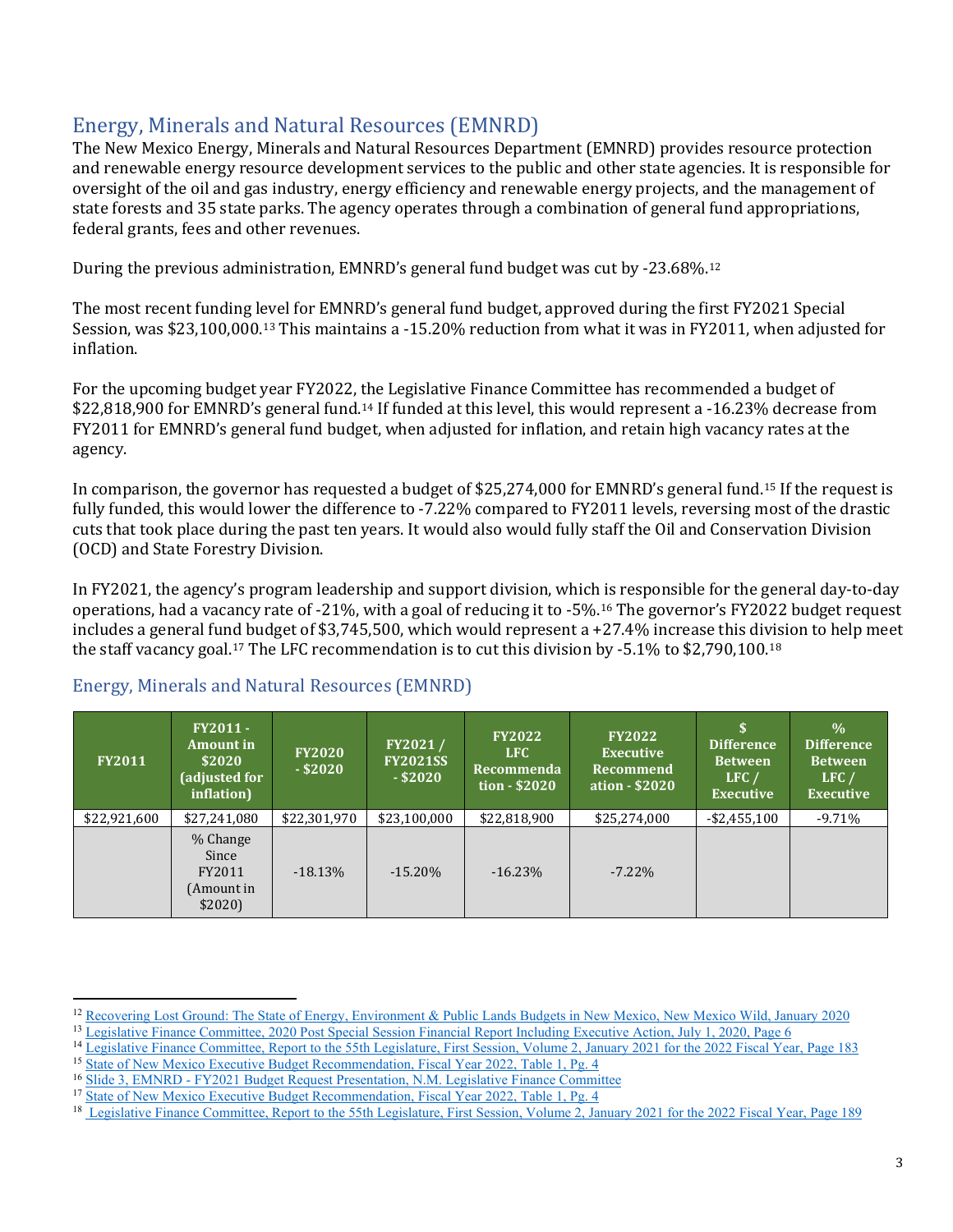# **EMNRD - Oil and Gas Conservation Division (OCD)**

The Oil Conservation Division (OCD) has the important role of regulating oil and gas activity in New Mexico by gathering data, permitting new wells, enforcing the division's rules and the state's oil and gas statutes, making certain abandoned wells are properly plugged, and ensuring the land is responsibly restored.[19](#page-5-0)

During the previous administration, the OCD general fund budget was cut by -25.77%, leaving half of all inspector/compliance officer positions vacant at the division.[20](#page-5-1) These cuts took place during historic levels of increased oil and gas production in New Mexico. The division currently has 11 inspectors compared to previous levels of 20. Department staff recommends at least 40 inspectors, which would be on par with other topproducing states like North Dakota.[21](#page-5-2)

The most recent funding level approved for the OCD's general fund budget for FY2021 is \$6,440,200.[22](#page-5-3) This maintains a +34.39% increase from what it was in FY2011, when adjusted for inflation.

For the upcoming budget year FY2022, the Legislative Finance Committee has recommended a budget of \$6,151,100 for OCD's general fund.[23](#page-5-4) If funded at this level, this would represent a +28.36% increase from FY2011 for OCD's general fund budget, when adjusted for inflation, but retain high vacancy rates at the division.

In its budget recommendation, the LFC notes that the OCD's budget reduction is driven by reduced oil production and prices seen in the wake of the COVID-19 pandemic. It also notes that these reductions affect an OCD program to plug abandoned wells, which, although mandated by the legislature, may not be unable to meet its related performance goal in FY21 and FY22[.24](#page-5-5)

The governor has requested a budget of \$6,648,400 for OCD general fund.[25](#page-5-6) If the request is fully funded, this would represent an +38.73% increase from FY2011, when adjusted for inflation, reversing the drastic cuts made during the last ten years. It would also fully staff the Oil and Conservation Division (OCD).

| <b>FY2011</b><br>$-OCD$ | <b>FY2011 -</b><br><b>Amount in</b><br>\$2020<br>(adjusted for<br>inflation) | <b>FY2020</b><br>$-$ \$2020 | FY2021/<br><b>FY2021SS</b><br>$-$ \$2020 | <b>FY2022</b><br><b>LFC</b><br>Recommendation<br>$-$ \$2020 | <b>FY2022</b><br><b>Executive</b><br><b>Recommendation</b><br>$-$ \$2020 | <b>Difference</b><br><b>Between</b><br>LFC/<br><b>Executive</b> | $\frac{0}{0}$<br><b>Difference</b><br><b>Between</b><br>LFC/<br><b>Executive</b> |
|-------------------------|------------------------------------------------------------------------------|-----------------------------|------------------------------------------|-------------------------------------------------------------|--------------------------------------------------------------------------|-----------------------------------------------------------------|----------------------------------------------------------------------------------|
| \$4,032,200             | \$4,792,175                                                                  | \$5,870,119                 | \$6,440,200                              | \$6,151,100                                                 | \$6,648,400                                                              | $-$ \$497.300                                                   | $-7.48%$                                                                         |
|                         | % Change Since<br>FY2011<br>(Amount in<br>\$2020]                            | $+22.49%$                   | $+34.39%$                                | $+28.36\%$                                                  | $+38.73\%$                                                               |                                                                 |                                                                                  |

<span id="page-5-1"></span>

<span id="page-5-0"></span><sup>&</sup>lt;sup>19</sup> EMNRD/OCD Website.<br><sup>20</sup> [Recovering Lost Ground: The State of Energy, Environment & Public Lands](https://www.nmwild.org/2020/01/14/new-analysis-shows-deep-cuts-staffing-vacancies-at-energy-environment-and-public-lands-agencies-in-new-mexico/) Budgets in New Mexico, New Mexico Wild, January 2020, Pg. 2-3<br><sup>21</sup> Data provided by the Energy, Minerals and Natural Reso

<span id="page-5-2"></span>

<span id="page-5-3"></span><sup>&</sup>lt;sup>22</sup> [General Appropriation Act of 2020, Regular Session](https://www.nmlegis.gov/Sessions/20%20Regular/final/HB0002.pdf) (HB2), Page 70

<sup>&</sup>lt;sup>23</sup> [Legislative Finance Committee, Report to the 55th Legislature, First Session, Volume 2, January 2021 for the 2022 Fiscal Year, Page 188](https://www.nmlegis.gov/Entity/LFC/Documents/Session_Publications/Budget_Recommendations/2022RecommendVolII.pdf)

<span id="page-5-5"></span><span id="page-5-4"></span><sup>&</sup>lt;sup>24</sup> [Legislative Finance Committee, Report to the 55th Legislature, First Session, Volume 2,](https://www.nmlegis.gov/Entity/LFC/Documents/Session_Publications/Budget_Recommendations/2022RecommendVolII.pdf) January 2021 for the 2022 Fiscal Year, Page 184

<span id="page-5-6"></span><sup>&</sup>lt;sup>25</sup> [State of New Mexico Executive Budget Recommendation, Fiscal Year 2022, Table 1, Pg. 4](http://nmdfa.state.nm.us/uploads/files/SBD/FY%2020/FY22%20Executive%20Budget%20Recommendation.pdf)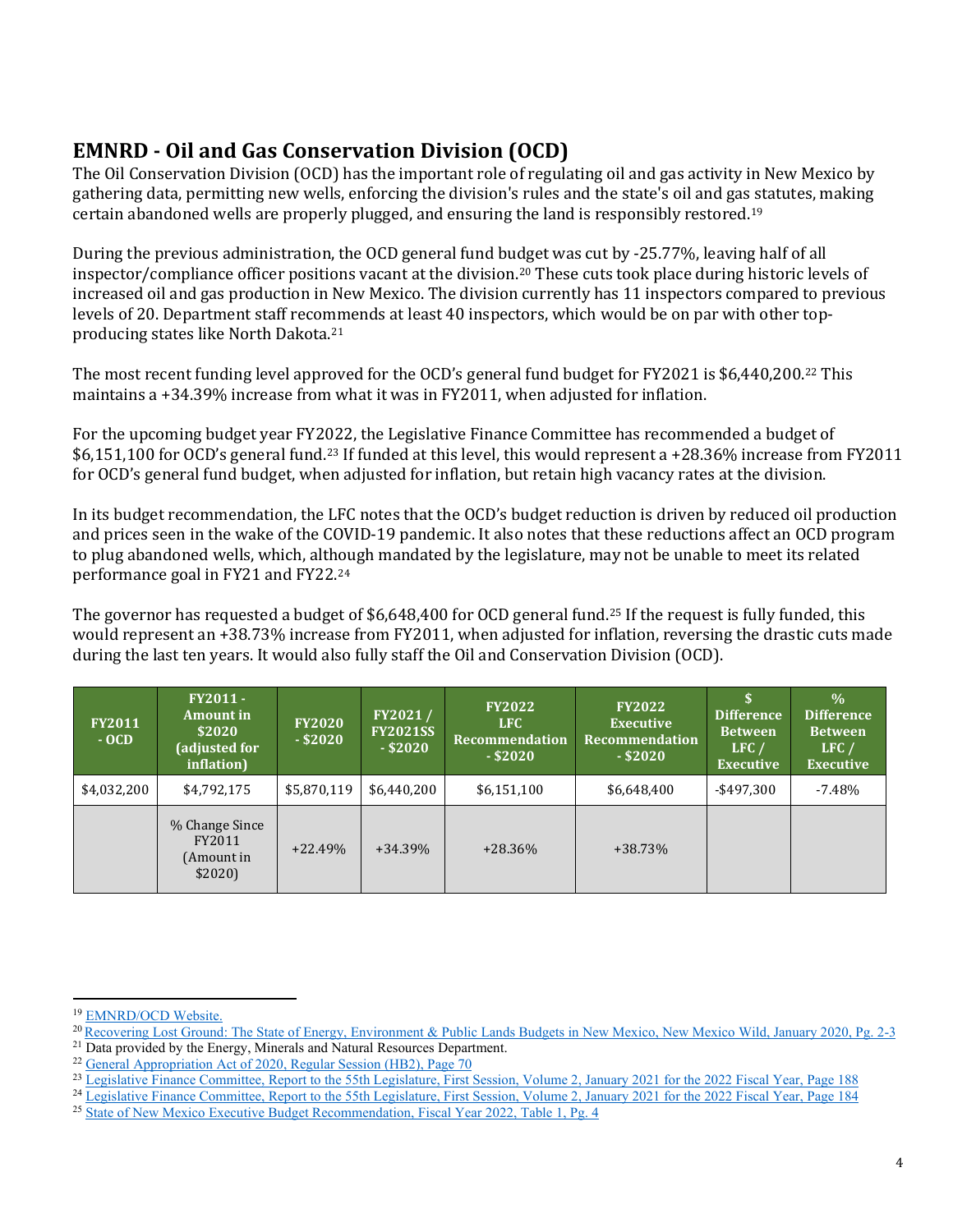## **EMNRD – State Parks Division**

The State Parks Division of EMNRD is responsible for protecting and enhancing natural and cultural resources, providing first-class recreational and education facilities and opportunities, and promoting public safety to benefit and enrich the lives of visitors.[26](#page-6-0) The division operates through a combination of park fees, general fund appropriations and leveraged federal grant funds.

During the previous administration, the State Parks Division general fund budget was cut by -13.84% and 72 full-time employee positions were eliminated.<sup>[27](#page-6-1)</sup> In 2020, the State Parks Division had a vacancy rate of -24%.<sup>[28](#page-6-2)</sup>

Budget and staffing levels for the State Parks Division affect promotion, visitation and enjoyment of the parks system by New Mexicans. The division is further challenged by environmental-related issues like fire severity and drought conditions, park closures, and low stream, river and lake levels. [29](#page-6-3) Together, these factors have contributed to a massive decline of nearly one million visitors to New Mexico State Parks since 2016, from 5.46 million visitors in FY2016<sup>[30](#page-6-4)</sup> to 4.5 million visitors in FY2019.<sup>[31](#page-6-5)</sup> During the same period, interpretive programs, which educate visitors about the natural and cultural resources of the state parks, declined by more than half, from 1,312 in FY2016<sup>[32](#page-6-6)</sup> to 687 in FY2019.<sup>33</sup> Due to the COVID-19 pandemic, many state parks were closed throughout the year, causing the number of visitors to drop further to 3.9 million visitors in FY2020.[34](#page-6-8)

The most recent funding level approved for the State Parks Division general fund budget for FY2021 is \$8,643,000.[35](#page-6-9) This maintains a -31.40% reduction from what it was in FY2011, when adjusted for inflation.

For the upcoming budget year FY2022, the Legislative Finance Committee has recommended a budget of \$8,485,700 for the State Parks Division general fund<sup>[36](#page-6-10)</sup>, almost identical to the governor's requested \$8,485,600<sup>[37](#page-6-11)</sup>. If funded at either of these levels, the State Parks Division's general fund budget would remain cut by -32.65% from FY2011, when adjusted for inflation.

| $FY2011-$<br><b>State Parks</b><br><b>Division</b> | <b>FY2011-</b><br>Amount in<br>\$2020<br>(adjusted for<br>inflation) | <b>FY2020</b><br>$-$ \$2020 | FY2021/<br><b>FY2021SS</b><br>$-$ \$2020 | <b>FY2022</b><br>LFC.<br>Recommendation<br>$-$ \$2020 | <b>FY2022</b><br><b>Executive</b><br><b>Recommendation</b><br>$-$ \$2020 | <b>Difference</b><br><b>Between</b><br>LFC/<br><b>Executive</b> | $\frac{0}{0}$<br><b>Difference</b><br><b>Between</b><br>LFC<br><b>Executive</b> |
|----------------------------------------------------|----------------------------------------------------------------------|-----------------------------|------------------------------------------|-------------------------------------------------------|--------------------------------------------------------------------------|-----------------------------------------------------------------|---------------------------------------------------------------------------------|
| \$10,601,000                                       | \$12,599,040                                                         | \$8,034,250                 | \$8,643,000                              | \$8,485,700                                           | \$8,485,600                                                              | $+ $100$                                                        | $0.00\%$                                                                        |
|                                                    | % Change<br>Since<br>FY2011<br>(Amount in<br>\$2020]                 | $-36.23%$                   | $-31.40\%$                               | $-32.65%$                                             | $-32.65%$                                                                |                                                                 |                                                                                 |

<span id="page-6-0"></span><sup>&</sup>lt;sup>26</sup> [New Mexico State Parks Division Website](http://www.emnrd.state.nm.us/SPD/missionandvision.html)

<span id="page-6-1"></span><sup>&</sup>lt;sup>27</sup> [Recovering Lost Ground: The State of Energy, Environment & Public Lands Budgets in New Mexico, New Mexico Wild, January 2020, Pg. 4](https://www.nmwild.org/2020/01/14/new-analysis-shows-deep-cuts-staffing-vacancies-at-energy-environment-and-public-lands-agencies-in-new-mexico/)<br><sup>28</sup> Legislative Finance Committee, Appropriation Recommendations, Report to the Fift

<span id="page-6-2"></span>

<span id="page-6-3"></span><sup>&</sup>lt;sup>29</sup> [Report of the Legislative Finance Committee to the 54th Legislature, First Session, Volume 1, January 2019, Fiscal Year 2020, Page 146](https://www.nmlegis.gov/Entity/LFC/Documents/Session_Publications/Budget_Recommendations/2020RecommendVolI.pdf) <sup>30</sup> [Legislative Finance Committee, Performance Report Card, First Quarter, Fiscal Year 2018, Pg. 34](https://www.nmlegis.gov/Entity/LFC/Documents/Agency_Report_Cards/Report%20Card%20Packet%20-%20Q1%20FY18.pdf)

<span id="page-6-5"></span><span id="page-6-4"></span><sup>31</sup> [Legislative Finance Committee, Performance Report Card, Fourth Quarter, Fiscal Year 2019, Page 2](https://www.nmlegis.gov/Entity/LFC/Documents/Agency_Report_Cards/521%20-%20EMNRD%20Q4%20FY19.pdf)

<span id="page-6-6"></span><sup>&</sup>lt;sup>32</sup> Legislativ<u>e Finance Committee, Performance Report Card, First Quarter, Fiscal Year 2018, Pg. 34</u>

<span id="page-6-7"></span><sup>33</sup> [Legislative Finance Committee, Performance Report Card, Fourth Quarter, Fiscal Year 2019, Page 2](https://www.nmlegis.gov/Entity/LFC/Documents/Agency_Report_Cards/521%20-%20EMNRD%20Q4%20FY19.pdf)

<span id="page-6-8"></span><sup>&</sup>lt;sup>34</sup> [Legislative Finance Committee, Performance Report Card, First Quarter, Fiscal Year 2021, Pg. 25](https://www.nmlegis.gov/Entity/LFC/Documents/Agency_Report_Cards/00%20FULL%20PACKET%20Q1%20FY21.pdf)

<span id="page-6-9"></span><sup>&</sup>lt;sup>35</sup> [General Appropriation Act of 2020, Regular Session, HB2, Page 69](https://www.nmlegis.gov/Sessions/20%20Regular/final/HB0002.pdf)

<span id="page-6-10"></span><sup>&</sup>lt;sup>36</sup> [Legislative Finance Committee, Report to the 55th Legislature, First Session, Volume 2, January 2021 for the 2022 Fiscal Year, Page 521](https://www.nmlegis.gov/Entity/LFC/Documents/Session_Publications/Budget_Recommendations/2022RecommendVolII.pdf)

<span id="page-6-11"></span><sup>&</sup>lt;sup>37</sup> [State of New Mexico Executive Budget Recommendation, Fiscal Year 2022, Table 1, Pg. 4](http://nmdfa.state.nm.us/uploads/files/SBD/FY%2020/FY22%20Executive%20Budget%20Recommendation.pdf)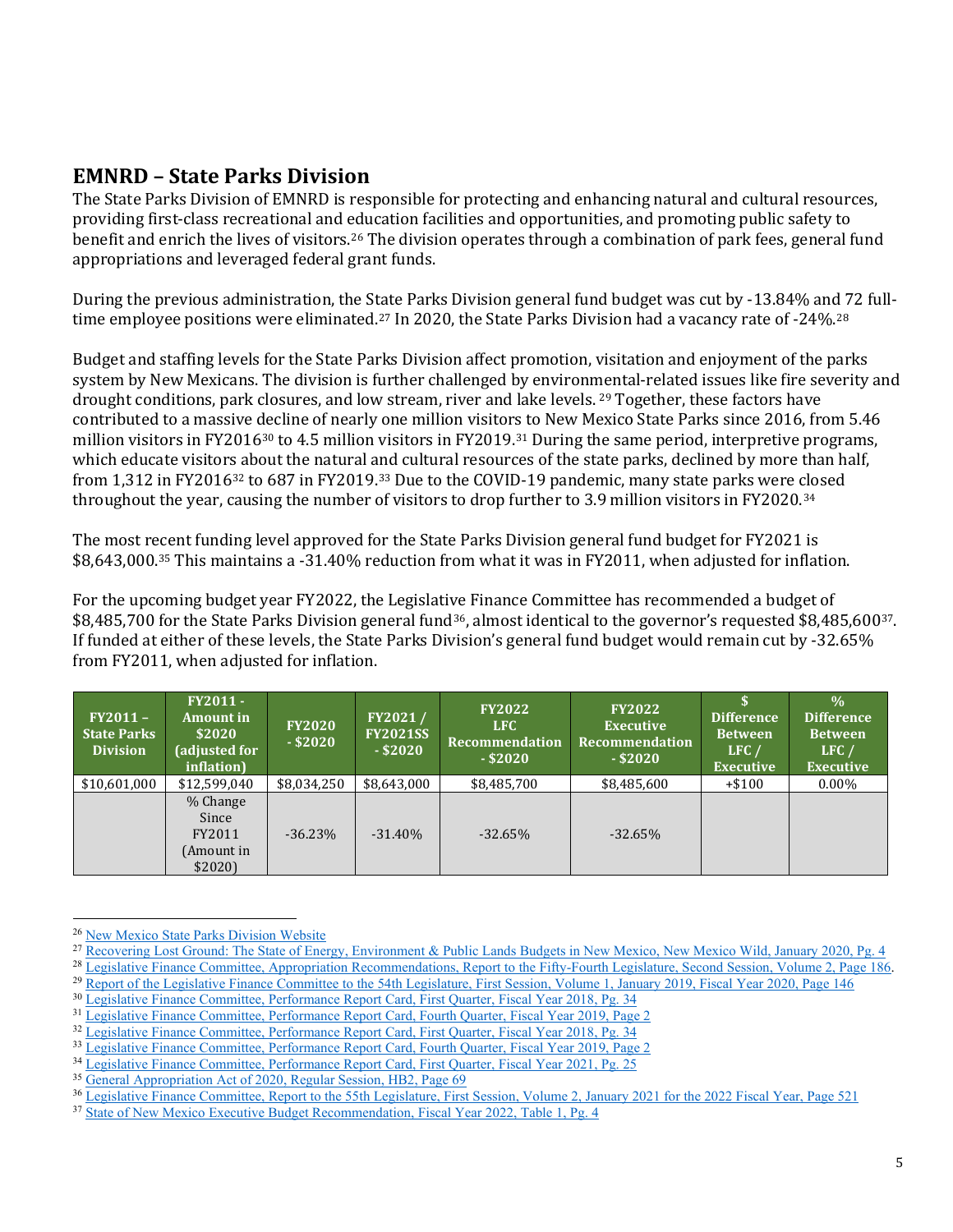# The Office of Outdoor Recreation

On April 2, 2019, Governor Michelle Lujan Grisham signed New Mexico's Outdoor Recreation Division into law with a goal to expand the outdoor recreation economy to every corner of New Mexico and bring jobs, prosperity, and wellness to all state residents. Written into the law was the first-ever Outdoor Equity Fund, a grant intended to help disadvantaged youth get outside, and the Special Projects and Infrastructure Fund, a grant program to support projects that enhance communities' outdoor recreation opportunities.[38](#page-7-0) According to data from the Bureau of Economic Analysis, the New Mexico outdoor recreation economy contributes \$2.4 billion to the state GDP and employs over 35,000 people.[39](#page-7-1)

In FY2020, the Division was funded with only \$200,000 in operating funding and \$100,000 "junior bill" money for the Outdoor Equity Fund.[40](#page-7-2) Governor Michelle Lujan Grisham recommended a significant increase to \$1,189,000 in the FY2021 budget, but legislators approved only \$450,000.[41](#page-7-3) For the upcoming budget year FY2022, the Legislative Finance Committee has recommended a general fund budget of \$478,800, including \$100,000 for the Outdoor Equity Fund.[42](#page-7-4) The governor has requested a similar general fund budget of \$451,400, which also includes \$100,000 for the Outdoor Equity Fund.[43](#page-7-5)

| Office of<br><b>Outdoor</b><br><b>Recreation</b> | <b>FY2020</b><br>$-$ \$2020                          | <b>FY2021</b><br>$-$ \$2020 | <b>FY2022 LFC</b><br>Recommendation<br>$-$ \$2020 | <b>FY2022 Executive</b><br><b>Recommendation -</b><br>\$2020 | \$ Difference<br>between LFC<br>/ Executive | % Difference<br>between LFC /<br><b>Executive</b> |
|--------------------------------------------------|------------------------------------------------------|-----------------------------|---------------------------------------------------|--------------------------------------------------------------|---------------------------------------------|---------------------------------------------------|
|                                                  | \$300,000                                            | \$450,000                   | \$478.800*                                        | \$451,400*                                                   | $+ $27,400$                                 | $+6.07\%$                                         |
|                                                  | % Change<br>Since<br>FY2020<br>(Amount in<br>\$2020] | 33.33%                      | 33.33%                                            | 33.54%                                                       |                                             |                                                   |

*\* Includes \$100,000 for Outdoor Equity Fund in the General Fund Budget*

The Division also made two special appropriations requests to help support shovel-ready outdoor recreation infrastructure projects, which could help create hundreds of jobs in urban and rural communities while boosting small businesses tied to outdoor recreation.

The first is an additional \$1.025 million request for the Outdoor Equity Fund. If fully funded, this would help an estimated 38,000 underserved children experience the outdoors. The LFC does not recommend any additional funding for this program, while the governor recommends \$1 million. In fall of 2020, the Outdoor Equity Fund awarded \$261,000 to 25 applicants with a goal of getting almost 3,000 young New Mexicans outside over the next year. These funds helped leverage over \$7 million in total programming funds.[44](#page-7-6) The Division also funded six Special Projects and Outdoor Infrastructure grants, which is expected to create almost 100 full-time, part-time, and seasonal employment opportunities over the next two years. The projects are expected to generate an additional \$304,353 in matching assistance.[45](#page-7-7) The second special appropriations request is for \$3.22 million to

<span id="page-7-0"></span><sup>38</sup> NM [Outdoor Recreation Website.](https://www.nmoutside.com/)

<span id="page-7-1"></span><sup>&</sup>lt;sup>39</sup> Outdoor Recreation Division, 2021 Special Appropriation Requests

<span id="page-7-2"></span><sup>40</sup> [NMEDD Presentation to the Legislative Finance Committee, November 21, 2019, Slide 8](https://www.nmlegis.gov/handouts/ALFC%20111919%20Item%2020%20Economic%20Development%20Presentation.pdf)

<span id="page-7-3"></span><sup>41</sup> [General Appropriation Act of 2020, Regular Session, HB2, Page 51](https://www.nmlegis.gov/Sessions/20%20Regular/final/HB0002.pdf)

<span id="page-7-4"></span><sup>&</sup>lt;sup>42</sup> [Legislative Finance Committee, Report to the 55th Legislature, First Session, Volume 2, January 2021 for the 2022 Fiscal Year, Page 133](https://www.nmlegis.gov/Entity/LFC/Documents/Session_Publications/Budget_Recommendations/2022RecommendVolII.pdf)

<span id="page-7-5"></span><sup>43</sup> [State of New Mexico Executive Budget Recommendation, Fiscal Year 2022, Table 2, Pg. 10](http://nmdfa.state.nm.us/uploads/files/SBD/FY%2020/FY22%20Executive%20Budget%20Recommendation.pdf)

<span id="page-7-6"></span><sup>44</sup> [NMEDD Press Release, Sept. 15, 2020](https://gonm.biz/uploads/documents/pressReleases/OEF_Awards_Sept_2020.pdf)

<span id="page-7-7"></span><sup>45</sup> [NMEDD Press Release, Oct. 28, 2020](https://gonm.biz/uploads/documents/pressReleases/InfrastructureFundWinners.pdf)